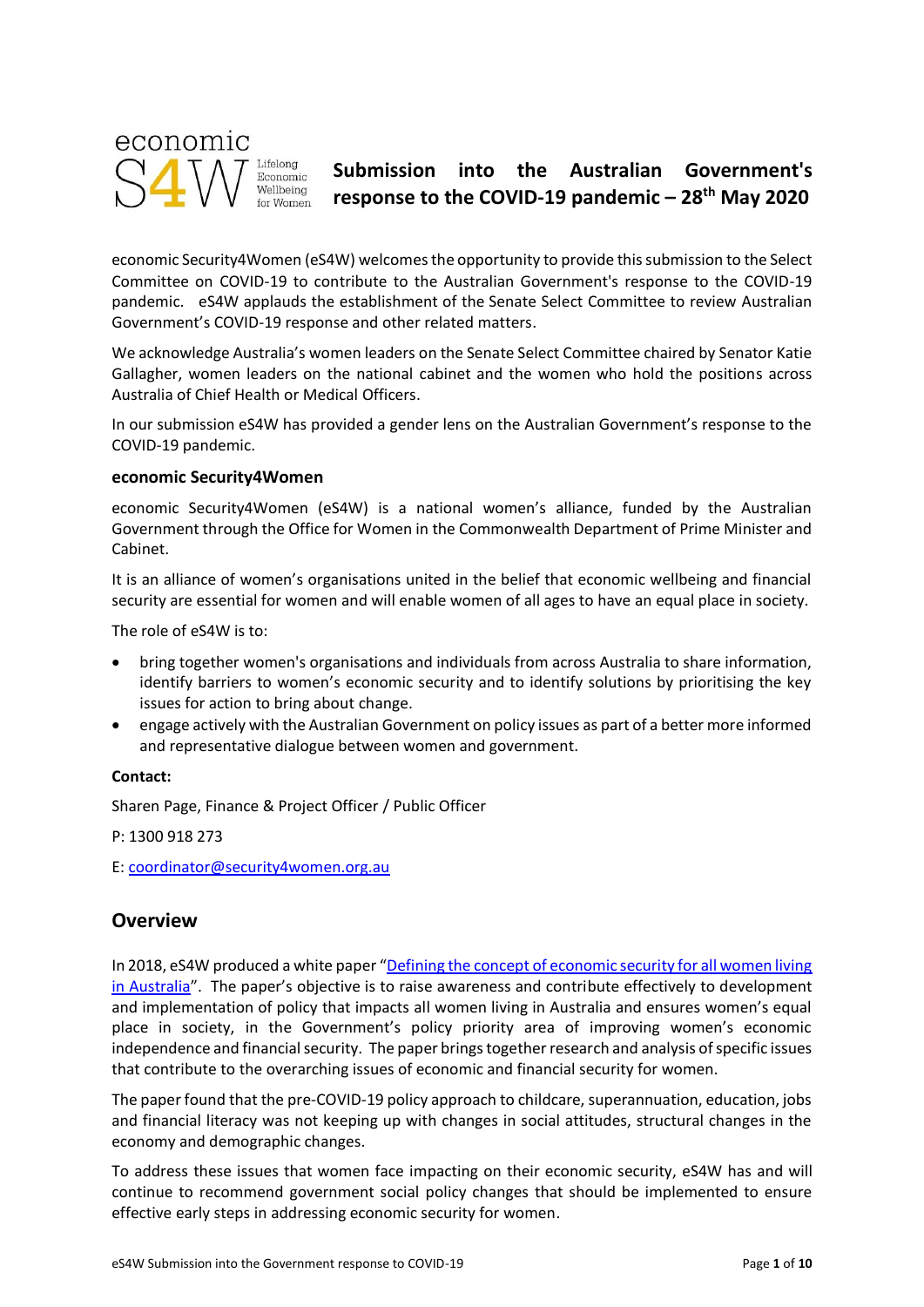In addition eS4W's second 2019 White Paper, released in November 2019 on "[The impact of unpaid](https://www.security4women.org.au/wp-content/uploads/eS4W-White-Paper-Carer-Economy_20191101.pdf)  [care work on women's \(and men's\) economic security](https://www.security4women.org.au/wp-content/uploads/eS4W-White-Paper-Carer-Economy_20191101.pdf)" outlines the costs to individual carers, and the financial benefits to the Commonwealth and State and Territory budgets from those who undertake unpaid care for their loved ones.

Subsequently, eS4W has held Roundtables across the country in 2018-2020. The findings from the roundtables highlighted that the key areas that impact women's economic security are:

- Carer payments and allowances
- Carer Financial Contribution
- Superannuation contribution for Carers
- Skills Assistance for carers re-entering the workforce
- Parental Leave enhancements
- Work-place flexibility
- Child Support
- ParentNext
- Job Seeker (formerly NewStart)
- Legislation and Law reform

We acknowledge the Australian Government for recognising some of these issues in their economic response to COVID-19 and propose that the Government review the findings and our responses tabled and implement changes in the COVID-19 Recovery stage.

# **The effects on women's economic security of the Australian Government's Response to COVID-19**

## **Job Keeper Payment**

The Job Keeper payment is a proactive step toward providing a social security safety net for people living in Australia who are impacted by the COVID-19 pandemic. However, we have concerns about the rules for eligibility for the payment which may prevent women from benefiting equally and therefore supporting and maintaining their economic security.

According to the ABS, women in Australia are more likely to be working casually than men, but are also more likely to take extended breaks from paid work while having and caring for children. This means that the restrictions of the Job Keeper payment to employees who have been employed continuously for the previous 12 months is more likely to disadvantage women. Indeed, early analysis of the Job Keeper payment suggests that more than half of the 950,000 casual workers who are estimated to be excluded from the payment are women.<sup>ii</sup> This restriction will have negative impacts for women's economic security in the short-term and increase barriers to women's equal workforce participation in the longer-term as well as impacting any superannuation and retirement income. Research on other disasters in Australia, such as in the 2011 floods, demonstrated that when women forgo or lose work during a crisis period, it has ongoing negative consequences for their economic security, and which render women extremely susceptible to economic harm when perhaps also experiencing domestic and family violence.<sup>iii</sup> As such, these restrictions would work against the aims of the Australia's Women's Economic Security Statement.

As stated, above women are overrepresented within the casual work force particularly because of trying to balance caring responsibilities for children and aged relatives.

In Australia, researchers from Macquarie University point out that women's over-representation in more precarious employment, including casual work without access to paid leave, makes them particularly vulnerable during this current crisis.<sup>iv</sup> The sectors thought to be immediately affected by COVID-19, which includes hospitality, entertainment, travel, and personal care work, employ slightly more women (56%). <sup>V</sup> While the Job Keeper Payment allows businesses to access a subsidy to continue to pay eligible employees, vi an analysis from the Bankwest Curtin Economics Centre (using various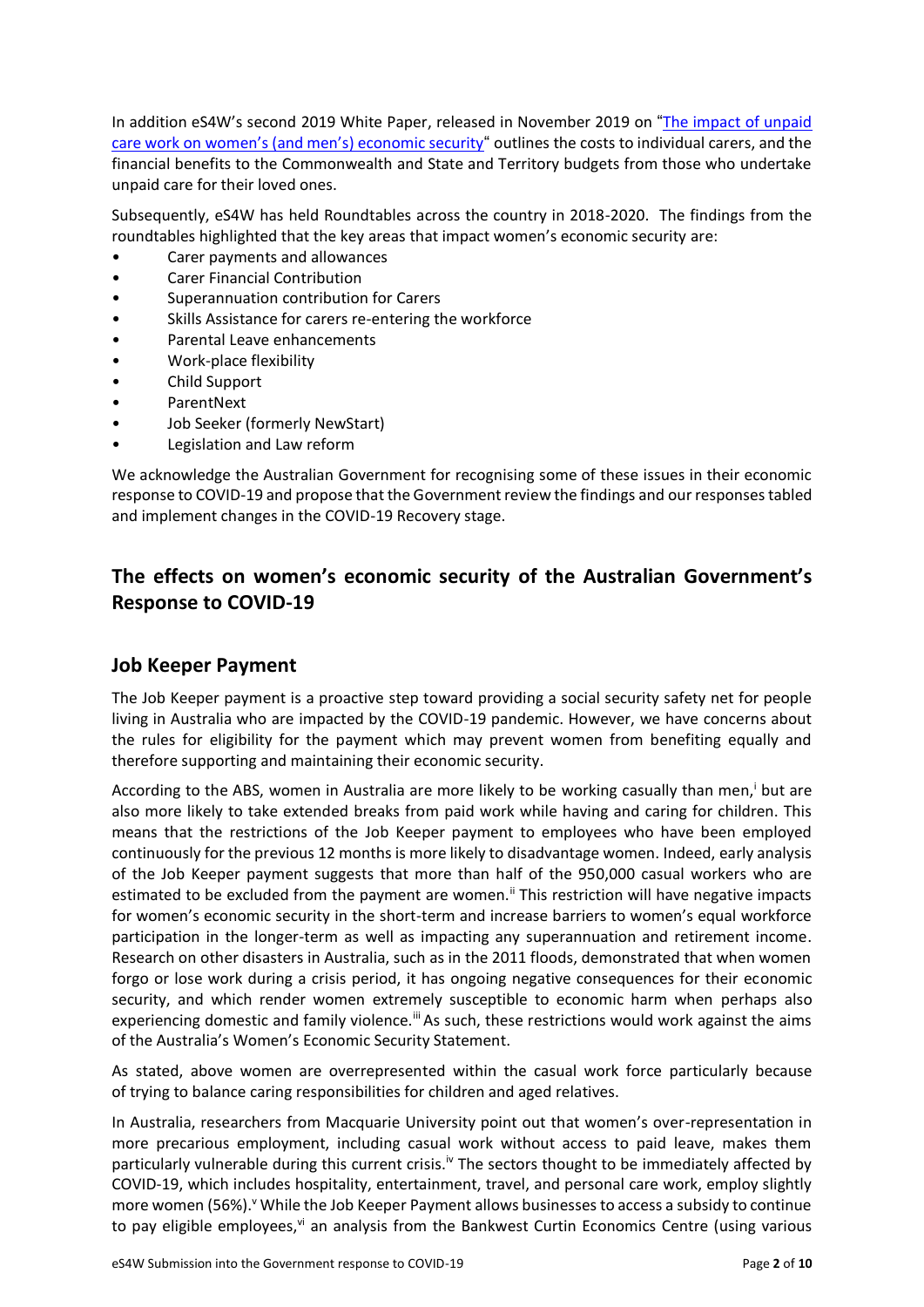sources from the Australian Bureau of Statistics (ABS)) estimates that 950,000 casual workers may not be eligible for the Job Keeper payment. These workers are mostly employed in the accommodation and food services, retail trade, and health care and social assistance sectors, where more casual workers are women.<sup>vii</sup>

The Government direction "No job keeper for casual workers unless they have worked for more than 1 year being a regular and systematic employee" is relevant to a small employer (employer with less than 15 employees) under the Fair Work Act 2009 (FWA 2009) as the worker is required to work more than 1 year to show they are a regular and systematic employee. However, when we look at the FWA 2009 casual workers who hat work regular and systematic hours for a large employer (an employer that has more than 15 workers) for over six months have an expectation of ongoing employment. Because of this government direction around Job Keeper at this time, casual workers who are regularly and systematically employed for a large employer were unable to access Job Keeper and thus allowed the employer to stand down these casual workers with no wages, and no guarantee of returning. Therefore, this process allowed employers to dismiss staff and by this very direction, removed access to the unfair dismissal process.

In addition, businesses who were subsidiary companies, whose turnover met the Job Keeper criteria, (but because they were subsidiaries of larger companies that did not have eligible fall in turnover) did not qualify for the Job Keeper. Most of these companies were in the hospitality industry. For example, Epicure Catering at Taronga Zoo, is a subsidiary of Spotless which is a subsidiary of the Downer Group. The Downer Group was not eligible to claim Job Keeper, therefore all their subsidiaries were not eligible and therefore all the staff at Epicure Catering were not eligible and were stood down. We acknowledge that those employees could apply for Job Seeker and that will be discussed in the next section.

On 30 March 2020 the Federal Government made clarifications to Vulnerable people in the workplace:

National Cabinet endorsed the AHPPC advice on vulnerable people in the workplace, specifically that the following people are, or are likely to be, at higher risk of serious illness if they are infected with the virus:

- Aboriginal and Torres Strait Islander people 50 years and older with one or more chronic medical conditions
- People 65 years and older with chronic medical conditions. Conditions included in the definition of 'chronic medical conditions' will be refined as more evidence emerges.
- People 70 years and older
- People with compromised immune systems<sup>viii</sup> (see Department of Health website).

National Cabinet noted that the new AHPPC advice on the higher risk categories for people 65 years and older with chronic conditions had changed based on more up to date medical advice.

Firstly, it is important to note that non-indigenous workers were moved to 65yrs as opposed to 55yrs of age. This allowed employers to risk assess these group of workers and allowed for standing them down on no wages. The biggest concern here is the Federal Government is looking to remove the more reasonable payment for Job Seeker to a much lesser amount and potentially places these workers in the position of seeking other work, which places them at higher financial and health risk.

eS4W Member Organisation, Working Women Queensland, has identified thus far that Indigenous women who have been stood down are now applying for Job Seeker.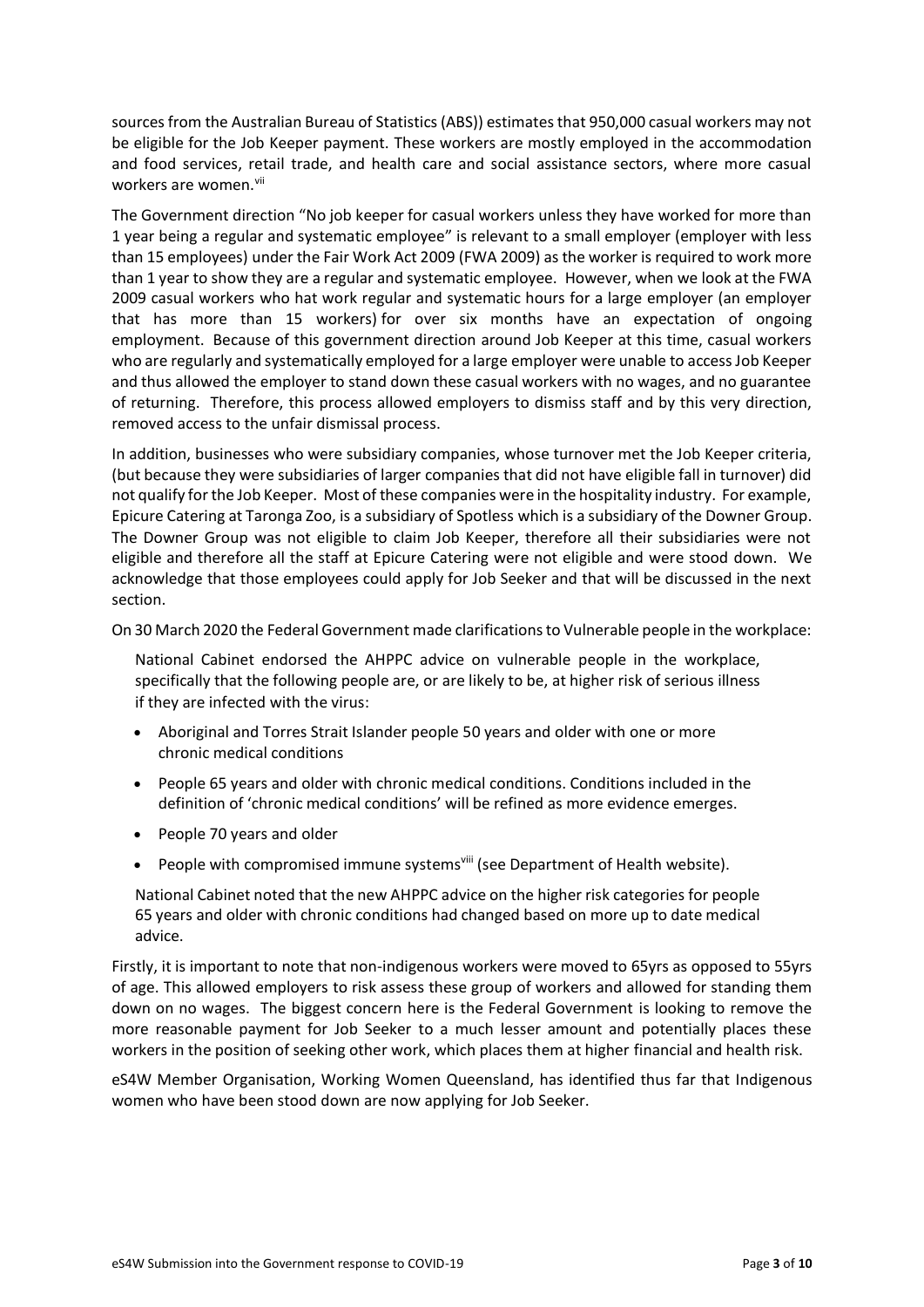### **Recommendations:**

- The government pay Job Keeper to all regular and systematic casuals that worked for a large employer (employer that has 15 or more employees) which aligns with the Fair Work Act 2009 that these employees have an expectation of ongoing employment.
- The government look to continue to pay Job Keeper to all employees stood down because they fall into a high risk category and whom are now on Jobseeker and having no future prospect in the near future to being returned to their substantive paid positions. We go further to say that this payment would stay in-place for these Workers at high risk beyond the September timeline until the Federal Government's Health Advisors deem it safe for them to be returned to their roles.
- Alternatively, for the Federal Government to align a special payment of no less than \$750 per vulnerable person as defined above. To align with the ongoing concerns in relation to the potential risk to these particular workers, including risk of death in relation to covid-19.
- WWQ would recommend the Federal Government commit to allocating the Job Keeper unused budget of \$60 billion to cover the Workers in Australia that fell through the gaps. As it is concerning that the Federal Government sees this as a wind fall to negate the debt, rather than an opportunity to assist those workers: who were employed in subsidiaries of larger companies, students, casual workers that have worked less than 1 year, workers that are on visa's approved by the Federal Government.

# **Job Seeker Payment**

We acknowledge the Australian Government's increase to the Job Seeker payment (formally known as Newstart Allowance) was an initiative to stimulate the economy.

**\*\*\*\*\*\*\*\*\*\***

While we note that the increase was short-term and appreciate that it is not economically sustainable over the long-term, the pre-COVID-19 Job Seeker Payment was considerably under a livable wage and forced many Australians to live in poverty.

In 2019 economic Security4Women and Equality Rights Alliance provided a submission to the Senate Community Affairs References Committee inquiry into the Adequacy of Newstart and related payments and alternative mechanisms to determine the level of income support payments in Australia.

Our recommendation then was that the Newstart Allowance be increased by at least \$75 per week, in recognition of the fact that for many women, including the 52% who receive payments for longer than 2 years, and other vulnerable groups including people who identify as transgender, Aboriginal and Torres Strait Islander women, people with a disability, women from culturally and linguistically diverse backgrounds, and women with migration experiences, Job Seeker constitutes an important social protection foundation and a realisation of the right to social security.

eS4W is therefore are recommending that the Job Seeker Payment does not revert back to the pre COVID-19 rate of \$550 per fortnight but to a minimum of \$700 a fortnight.

We also acknowledge that the changes to double the partner income test is likely to significantly benefit women with partners whose income is approx. \$40,000-\$80,000. Similarly, exemptions from asset testing and waiting periods will help those with partner assets.

Unfortunately, the following vulnerable groups (often more women e.g. carers) have missed out on the COVID supplement (extra \$550/fn):

- Youth Allowance students and non-students
- Migrant workers who are not residents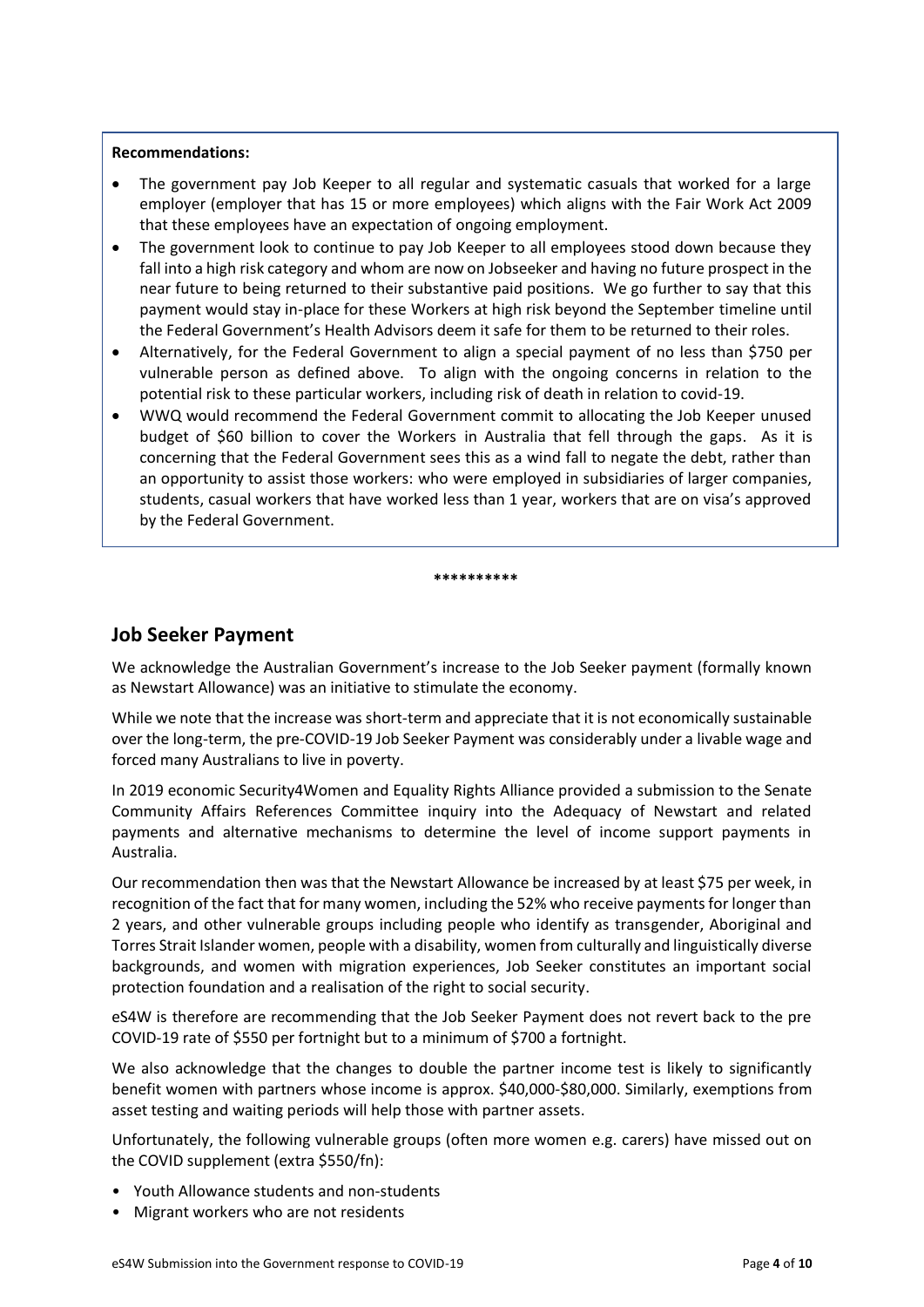- International students
- TPV or SHEV visa holders who are only eligible for Special Benefit if they have less than \$5000 in liquid funds
- People seeking asylum who receive SRSS payments or have had their SRSS payments removed
- Carers
- Disability Support Pension recipients
- Age Pension recipients
- People subject to Compensation Preclusion Periods and Income Maintenance Periods

A note of current government policy inconsistency on age criteria for applying for a Youth Allowance is 22 years old. The Department of Social Services deems a 22 year- old as a dependent if they have not sustained employment for 30 hours per week for 18 months in a 2-year period or if their parent earns above \$80,000 per year. However, the Australian Tax Department deems a child over 21-yearold independent regardless of whether they have been employed.

The system to apply for Job Seeker is very convoluted. Below is a story from a member of the Community in Barwon South West, Victoria who responded to our partner organisation Women's Health and Wellbeing Barwon South West to their "Reflections from a Distance" during COVID-19:

### *womenshealthgne*

*These words come from one of the respondents to our Reflections from a Distance story-gathering project, a project that is not only revealing the confusion, frustration and feelings of despair that have resulted from isolation and economic hardship, but also the resilience of people and relationships.*

*This rural-based story-teller told us her income was cut off when the pandemic reached Australia, and that tight household finances meant she had to apply for Centrelink support - the first time she had ever done so.*

*After several hours of waiting on the phone, she was assisted by a Centrelink staff member, who also had to seek management help to complete her application.*

*"He [the Centrelink staff member] commented that he had no idea it was all so complex/contradictory, that the questions were so whacko etc. so it's not just me!*

*"...we submitted the Jobseeker form early afternoon. I was spent but strangely hysterical and still wonder just how anyone can complete that form without help what if you are compromised in some way, English not your first language etc. It is simply a nightmare.*

*"I now find that I'm receiving the funds, which are helping get us over the line 'til summer, but am also receiving bulletins about jobs I should apply for/must provide proof that I've applied for and not got the job etc.*

*"It's an alien world if you're not used to it and one that seems to work on making you feel guilty and diminished because you needed some financial help.*

*"Maybe I should work on my own resilience - being more resilient in the face of baffling bureaucracy!!"*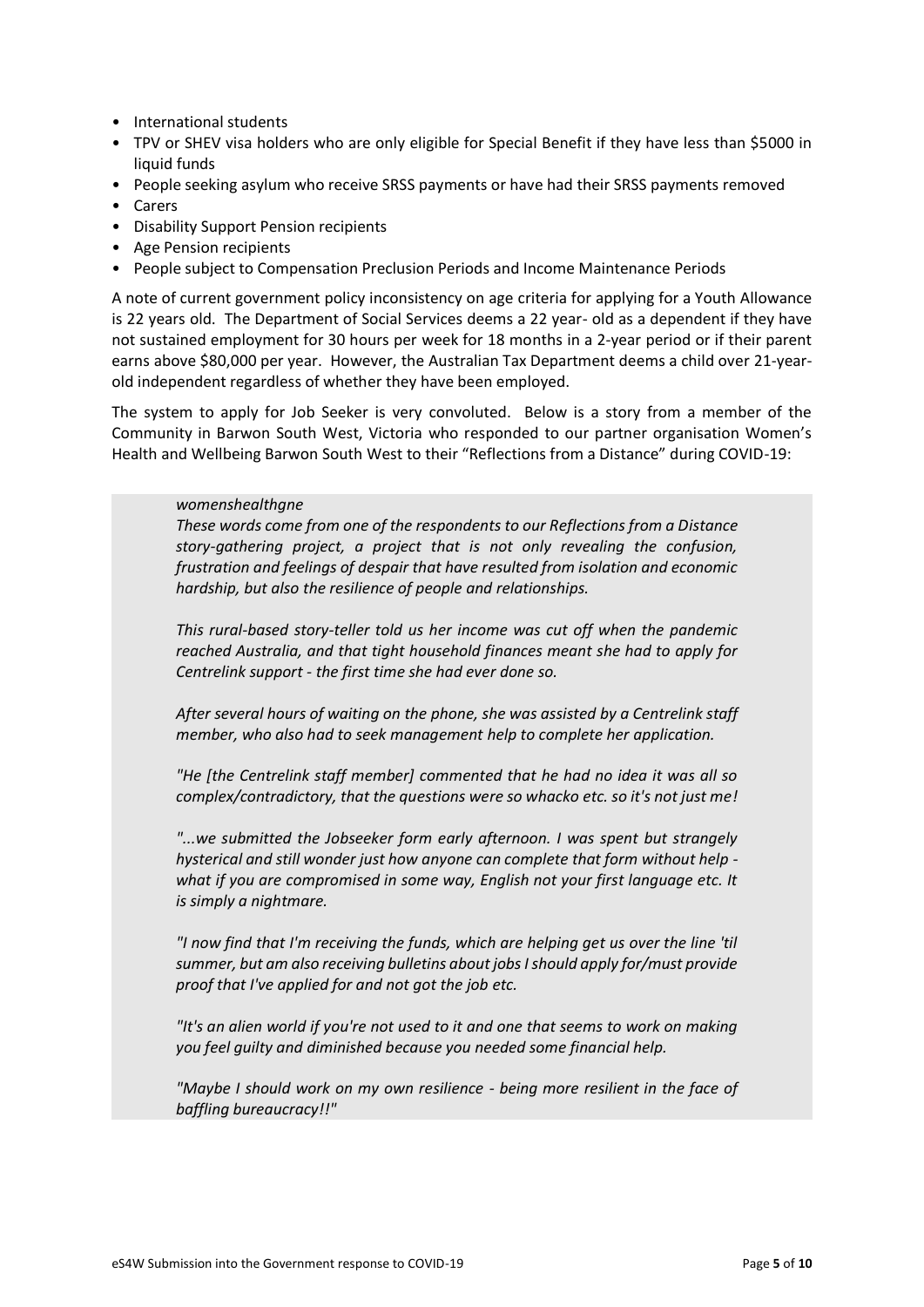### **Recommendations:**

- Increase the Job Seeker Payment and Youth Allowance by a minimum of \$150 per fortnight after the \$550 per fortnight supplement ceases.
- Simplify and streamline the process for applying for all government allowances, including Job Seeker, Youth Allowance, Carer Payment, etc.
- Consider the contribution of unpaid work and care to the Australian economy when reforming Job Seeker/Newstart and other income support payments
- Consider increasing the age pension at the same rate or higher than Job Seeker.
	- With homelessness and poverty on a rapid upward trajectory for older women, it is prudent to increase the age pension. This is what women with insufficient or no superannuation and few assets rely on and with a shortage of Government housing women are finding themselves in dire circumstances. Losing their job through COVID-19 and being in a position to less likely to be reemployed will push more older women into this vulnerable position.

#### **\*\*\*\*\*\*\*\*\*\***

# **Accessible and affordable childcare**

"*Improving access to affordable childcare and paid parental leave will encourage a higher workforce participation rate for women. Subsidies for childcare could be an important step*." eS4W's 2018 white paper "[Defining the concept of economic security for all women living in Australia](https://www.security4women.org.au/boosting-womens-economic-security/economic-security-defined-for-all-women/)".

COVID-19 lockdown highlighted the need for accessible and affordable childcare to ensure women (and men) could participate in the workforce within the essential female dominated industries of which are Carer roles in the education, health and cleaning sectors.

At first sight we heralded this incentive, however, when you start to pull it apart, the child care business would only be receiving the government subsidy, which impacted enormously on the Child Care System as they were now operating on a lot less money, this includes Family day care and smaller operators which looking to the near future more than likely cause shut down.

Another reality of this incentive impacted on workers which are primarily women as some of the childcare businesses were struggling with how this would work and whether they could afford to continue to operate.

#### **Recommendations:**

eS4W recommends that the Federal Government needs to invest money into the Child Care system which will:

- Increase workforce participation
- Close the gender and superannuation pay gap
- prevent probable shut down and shortage of child-care

#### **\*\*\*\*\*\*\*\*\*\***

### **Early access to Superannuation**

On the surface early access to superannuation to provide a way to survive financially during COVID-19 was a good idea. However, it should have only been made available to those who were at risk of ongoing poverty and do not have access to other forms of financial assistance.

The government's move to allow early access to super will have a greater long-term impact on women's savings than on men's. Women are already retiring with 47 per cent less super than men.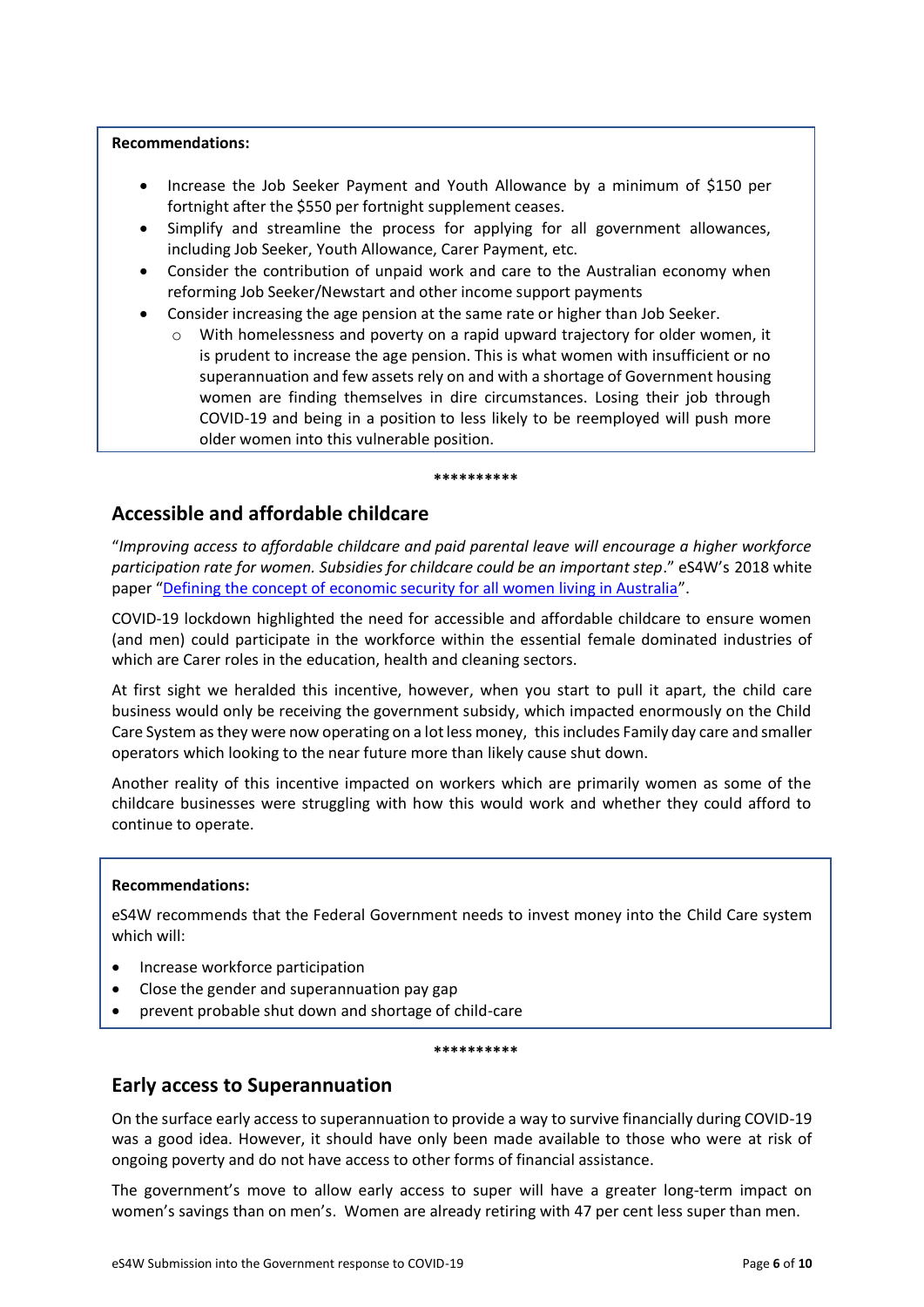APRA data shows 1.35 million people have withdrawn money from their superannuation accounts in line with the government policy. According to the ATO this was made up of:

- 772,300 men who withdrew an average \$8400 (approx. 2.5% of the average balance)
- 581,700 women who withdrew with an average of \$7942 (approx. 4.5% of the average balance)

Based on current average balances<sup>ix</sup>, if you withdraw the maximum \$20,000 from your super, women's savings will be reduced by roughly 50 per cent more than men's, resulting in even greater inequalities in retirement nest eggs due to the multiplier effect of the loss of compound interest.

Industry Super Australia<sup>x</sup> analysis of accessing super early showed that a 20-year-old who accesses the full \$20,000 could lose more than \$120,000 from their retirement balance, while a 30-year-old could lose about \$100,000 when they move to retirement, and a 40-year-old could lose more than \$63,000.

The average superannuation balance for a woman in her early 40s is just under \$62,000, withdrawing the maximum amount and reducing that balance by almost a third effectively negates the benefits of compound interest gained by that woman through the system so far.

eS4W's partner organisation, Women's Legal Service Victoria has warned that women experiencing family violence almost always experience economic abuse, which could take the form of being forced into accessing their super early by violent partners.

### **Recommendations:**

- Legislation is Introduced that ensures all employers continue to provide superannuation guarantee contributions to staff while on maternity and paternity leave.
- The superannuation contribution is increased to at least 12 per cent with the express purpose of reducing the future call on the age pension. This is important as it would then allow for those who still fall through the cracks without adequate superannuation to receive a higher pension. Increase the level of the age pension for those with insufficient superannuation savings.
- Remove legislative gaps in SG coverage, particularly the wage threshold of \$450 per month for SG contributions**.**
- As referenced in eS4W's White Paper [The impact of unpaid care work on women's economic](https://www.security4women.org.au/wp-content/uploads/eS4W-White-Paper-Carer-Economy_20191101.pdf)  [security in Australia](https://www.security4women.org.au/wp-content/uploads/eS4W-White-Paper-Carer-Economy_20191101.pdf) recommends that contributions to the carer's superannuation fund should be made on a regular (annual) basis, depending on a means and superannuation balance test.
	- o At a minimum, the government payment should be \$5,000 per annum (indexed to the CPI), which is a level that would supplement retirement savings while the carer is away from paid employment. This would help to ensure that on retirement, there is a greater probability of a viable retirement nest egg.
	- $\circ$  This is not a new "idea" but one that has been suggested in various forms and many times over the years by:
		- Productivity Commission Inquiry valuing unpaid caring work
		- Australian Human Rights Commission: Investing in care: Volume 1: Research Report 2013
		- Many countries with social insurance-based public pension schemes which have introduced the means of crediting a person's public pension scheme while they are out of the workforce providing care. Some of the countries which have caring credit systems effectively operating include France, Germany, Sweden, Canada, Finland and the UK.
	- $\circ$  In conclusion at a time when superannuation contributions are seen as an important factor in reducing the call on the public pension over the longer term, a near term financial cost of the contribution to superannuation would have lifelong benefits of great financial security in retirement, including for carers.

**\*\*\*\*\*\*\*\*\*\***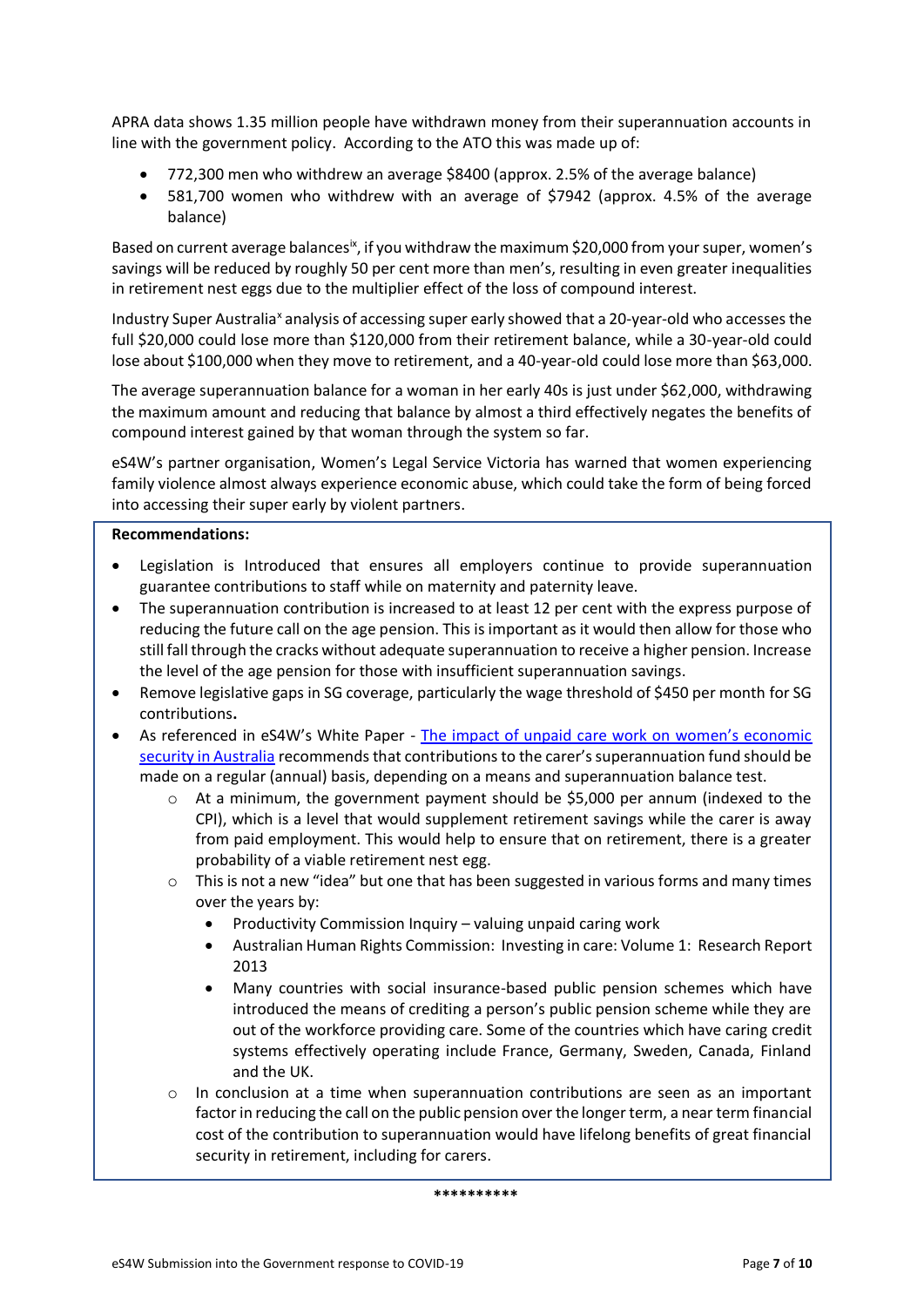# **Job Maker Plan**

The newly announced Job Maker Plan that will hand industry greater power in shaping Australia's future skills and training system is a welcomed initiative.

COVID-19 reversed all the gains women made in STEM, according to a new report commissioned by the federal government<sup>xi</sup>. Australia's scientific and technical services industry, according to the peerreviewed report, recorded job losses of 5.6% from mid-March to mid-April 2020, with jobs down 6.3% for women compared to 4.8 % for men. The report states that among the potential causes for the disparity, women carry a greater share of responsibilities when it comes to caring for children and helping with distance learning duties during isolation.

A high proportion of women are employed in short-term contract and casual jobs, which have been lost due to COVID-19. Many did not qualify for Job Keeper or Job Seeker payments.

The Labour Force Survey data released on 15th May<sup>xii</sup> shows a decline in hours worked has disproportionately affected working women, who have seen their hours drop by 11.5 per cent, compared to 7.5 per cent for men during COVID-19. Plus, the labour force participation rate for women has fallen more than men: Overall, the labour force participation rate decreased 2.4 pts to 63.5% in April 2020 and was 2.3 pts lower than in April 2019. Female participation decreased 2.9 pts to 58.4%, and male participation rate decreased 1.9 pts to 68.9%.

### **Recommendations:**

- Support women in pursuing economic opportunities and small and medium enterprises
- Provide all unpaid carers skills and training to secure and maintain rewarding and sustainable employment. When taking time out of the workforce to care, carers find themselves left behind with the rapid advancement of technology and systems.
- Provide job opportunities to Australian Citizens and Residents and current visa holders as a priority.
- Taking into consideration the large number of workers no longer in employment, cease allowing employers by way of visas to employ overseas workers. (As inferred in the point above this does not include the visa workers already living in Australia today.)
- Collect gender disaggregated data during the pandemic
- Improve career pathways for women and girls in emergent 'green' industries and non-traditional occupations.
- Gender inclusive policy action is needed now as matter of urgency to address skills shortages, enhance national productivity and target women's skills development in particular industries including those of the emergent 'green economy' and in mining and construction.
- National VET policies that focus on gender equity and acknowledge the complexity and challenges associated with gender and when gender intersects with Aboriginal and/or Torres Strait Islander background, with disabilities, with culturally and or linguistically diverse backgrounds, with low socio economic backgrounds, with geographical isolation.

#### **\*\*\*\*\*\*\*\*\*\***

### **Further Recommendations**

eS4W recommends the Australian Government take up the UN Women's recommendations for all actions responding to COVID-19 in Asia and the Pacific<sup>xiii</sup>

• All COVID-19 response, relief and recovery plans and programs must be gender-responsive and effectively address the disproportionate impact of the crisis on women and address their distinct needs, priorities and identified solutions.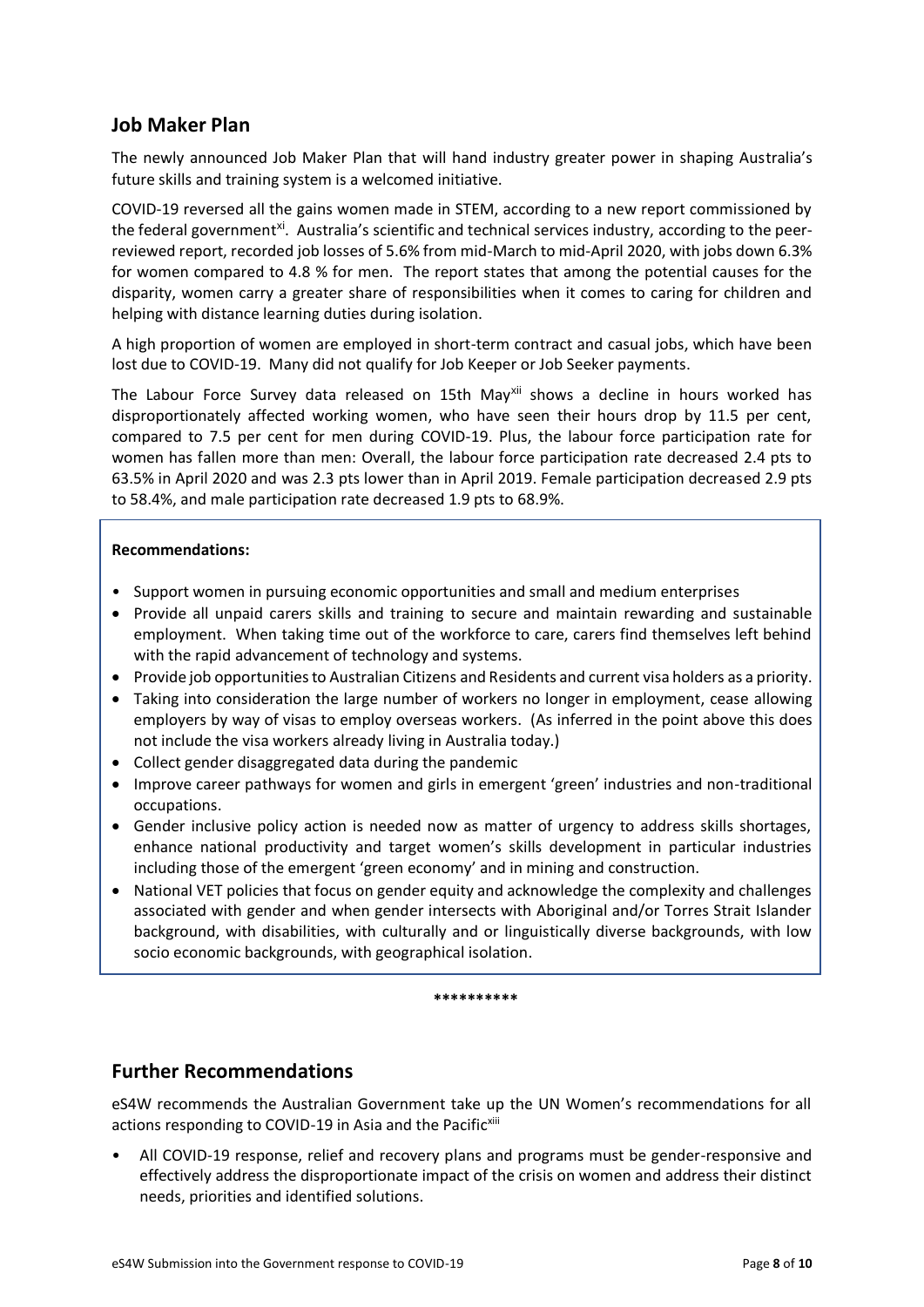- Continuing Women's inclusion, participation and leadership in all decision-making processes for economic COVID-19 recovery measures by private and public sectors must be ensured, based on mitigation strategies that specifically target the economic impact of the pandemic on women's lives and livelihoods.
- Economic stimulus packages and other economic support should target not only big business but also be channelled to workers, including in the casual sector, and small and medium enterprises (SMEs) who underpin the economy in Australia. Specific attention should be aimed at sectors such as manufacturing, tourism and hospitality, and other businesses where women are predominantly employed on precarious contracts and particularly vulnerable to a global economic recession.
- All migrant populations, women and men, must be provided with full and equal protection and in compliance with international law, and employers should fulfil their responsibilities of decent employment and extend additional necessary support that is inclusive and gender-responsive for their migrant workers and their families.
- The pandemic has laid bare girls' and women's disproportionate share of unpaid care and work across the world. As a crucial part of the recovery, solutions must be explored to identify and develop models for accessible, affordable and quality care services to meet the needs of families and households as women and men return to work.
- As part of their short- and longer-term COVID-19 recovery, companies must include gendersensitive measures to ensure that women are not left behind in the workplace and across their entire value chains at a challenging time. Applying a gender lens to business recovery strategies will secure a stronger, more inclusive and sustainable resilience against future challenges. As has already been proven, the integration of gender equality principles into business practices and culture brings economic and multiple other benefits. The Women's Empowerment Principles, established by UN Women and the UN Global Compact, provide guidance and tools for companies that are committed to this agenda

**\*\*\*\*\*\*\*\*\*\***

# **Conclusion**

eS4W reiterates that we commend the Australian Government for taking swift steps to ensure that many Australians were economically relatively stable during this time; however, we note that over two million Australians have been markedly left behind financially.

Moving forward we encourage the Government to apply a gender lens on all policies, in particular the policies related to the new Job Maker Plan. Women's economic empowerment will be essential if we are to ensure effective and sustainable economic recovery from COVID-19 in Australia. Women have been disproportionately affected during COVID-19. They make up the majority of front-line workers in care, and education and are overrepresented in precarious employment, including in the informal sector, where their benefits and protection are inadequate or lacking.

For women to achieve economic security and wellbeing in retirement, the following issues must be addressed:

- Eliminate the gender pay gap
- Ready access to affordable and accessible childcare
- Provide ongoing superannuation contributions for absence from workforce
- Support ongoing opportunities to strengthen women's skills, training and education
- Support strategies to increase rising workforce participation
- Provide a pension similar to a higher basic wage for those who, for whatever reason, do not accumulate sufficient superannuation

<sup>i</sup> ABS (2018). 'Data Cubes: 1. Economic Security – Working Population', *4125.0 Gender Indicators, Australia, Sep 2018*, available from: